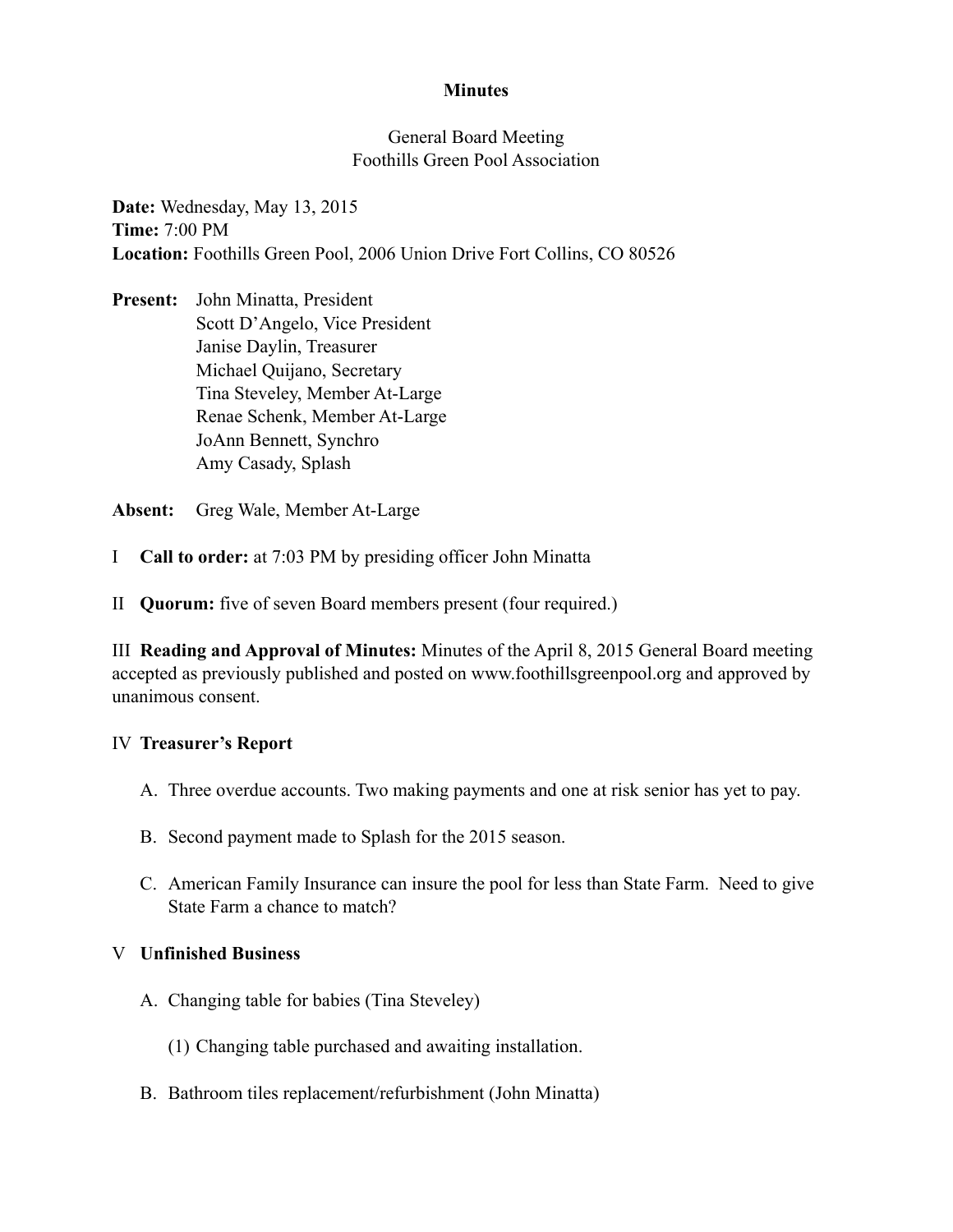- (1) John Minatta will talk with vendor(s) about what needs to be done and obtain a quote for the project
- C. Reconfiguration of fence north of pool (Scott D'Angelo)
	- (1) Old fence posts removal still in work.
- D. WIFI Network for pool member's use
	- (1) WIFI installed and working. Need to purchase a modem for WIFI?
- E. Utilities
	- (1) No old business
- F. Splash
	- (1) No old business.
- G. Miscellaneous
	- (1) Greg sent out mailers to solicit new members.
	- (2) New website should be up and running soon. Web address will be the same a previous website.

#### VI **New Business**

- A. Maintenance
	- (1) Need to replace shower and toilet curtains.
- B. Splash
	- (1) It was suggested that maybe we could start water polo at the pool. Need to discuss more and see if interest exists.
- C. Synchro
	- (1) Free lesson dates are wrong in newsletter. Need post correction on website and pool info board
- D. Miscellaneous
	- (1) Flowers will be purchased and place before opening day.